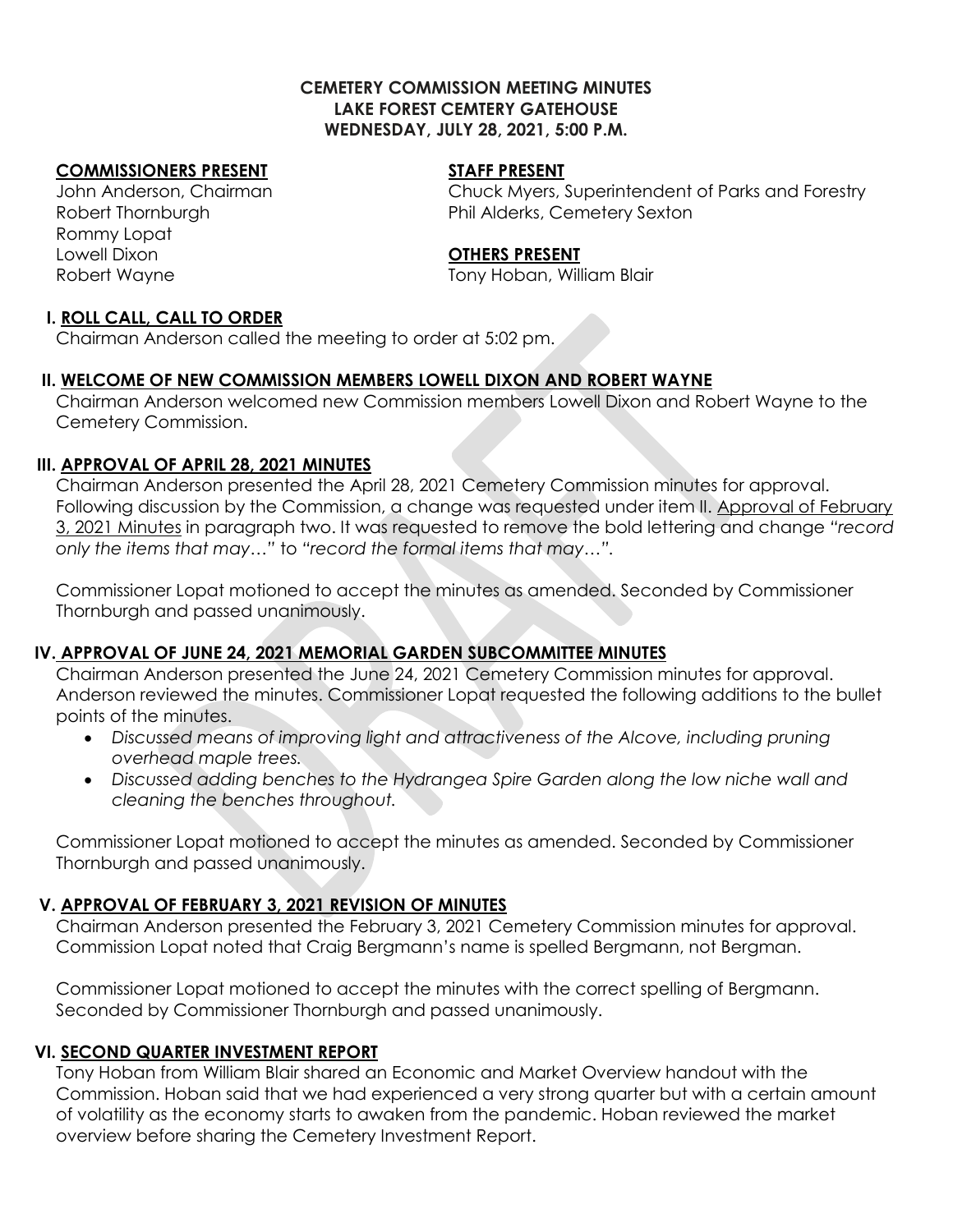For the quarter, the Combined Accounts gained more than \$736,729 which is a 6% increase. Hoban discussed performance as compared to the benchmarks along with significant purchases and sales before reviewing fees and charges with the Commission for the new members.

Hoban stated that William Blair charges 72 basis points on the "managed assets" (\$7.5M) which works out to 44 basis points when one considers the 'total assets" of about \$12.5M. Hoban further stated that they do not charge on cash or William Blair mutual funds. If outside (non-Blair) mutual funds are included in the portfolio, they are charged a 50 basis point fee, and individually managed stocks start at 100 basis points for the first \$5M. Overall, Hoban stated that this is significantly lower than their "typical" fee schedules which the Commissioners agreed.

Following Hoban's report, Commissioner Dixon motioned for Hoban to continue with the current investment strategy which was seconded by Commissioner Thornburgh and passed unanimously.

# **VII. APPROVAL OF TRANSFER FROM THE COMMISSION CARE FUND TO THE COMMISSION FUND**

Sexton Alderks shared with the Commission the need to approve a transfer of funds from the Commission Care Fund to the Commission Fund. Alderks stated this is a paper transfer of funds from dedicated trust funds the Cemetery has for specific lots to the general Cemetery account to pay for special care or services given to those lots. Alderks said this transfer has not taken place for a number of years. Currently the total to be transferred is \$222,845.44. Alderks said the last transfer of these yearly charges took place in 2016.

Commissioner Dixon motioned to transfer the \$222,845.44 from the Commission Care Fund to the Commission Fund for charges for special care and services for those lots with trust funds from 2016 until April 30, 2021. Motioned seconded by Commissioner Thornburgh. The motion then passed unanimously.

## **VIII. CHAIRMAN'S COMMENTS**

No Chairman comments were made at this meeting

## **IX. REVENUE/EXPENSE REPORT**

Sexton Alderks presented the Revenue-Expense Report. Alderks said while sales were somewhat lagging, service charges were up do to Covid restrictions loosening and families holding services in June but sales had lagged for the first couple months of the quarter. Alderks said that the Cemetery normally averages 1.5 services a week, but during June they were conducting 3 to 4 services a week.

Alderks also reported that there \$94,000.00 in lot and niche sales outstanding for the month of July which helps sales figures for the quarter.

Commissioner Thornburgh asked again if we could take the Net Gain/Loss on Investments out of the Report. Chairman Anderson and Alderks will work to review and re-format the Revenue-Expense sheet for next meeting.

## **X. CEMETERY UPDATES**

A. Ravine Sawyer Project Update

Superintendent Myers updated the Commission on the Sawyer ravine repair. Myers said that RES (Resource Environmental Solutions, LLC) had completed its work on the Sawyer Project within budget and to the approval of our consulting engineer, Ted Gray from Living Waters,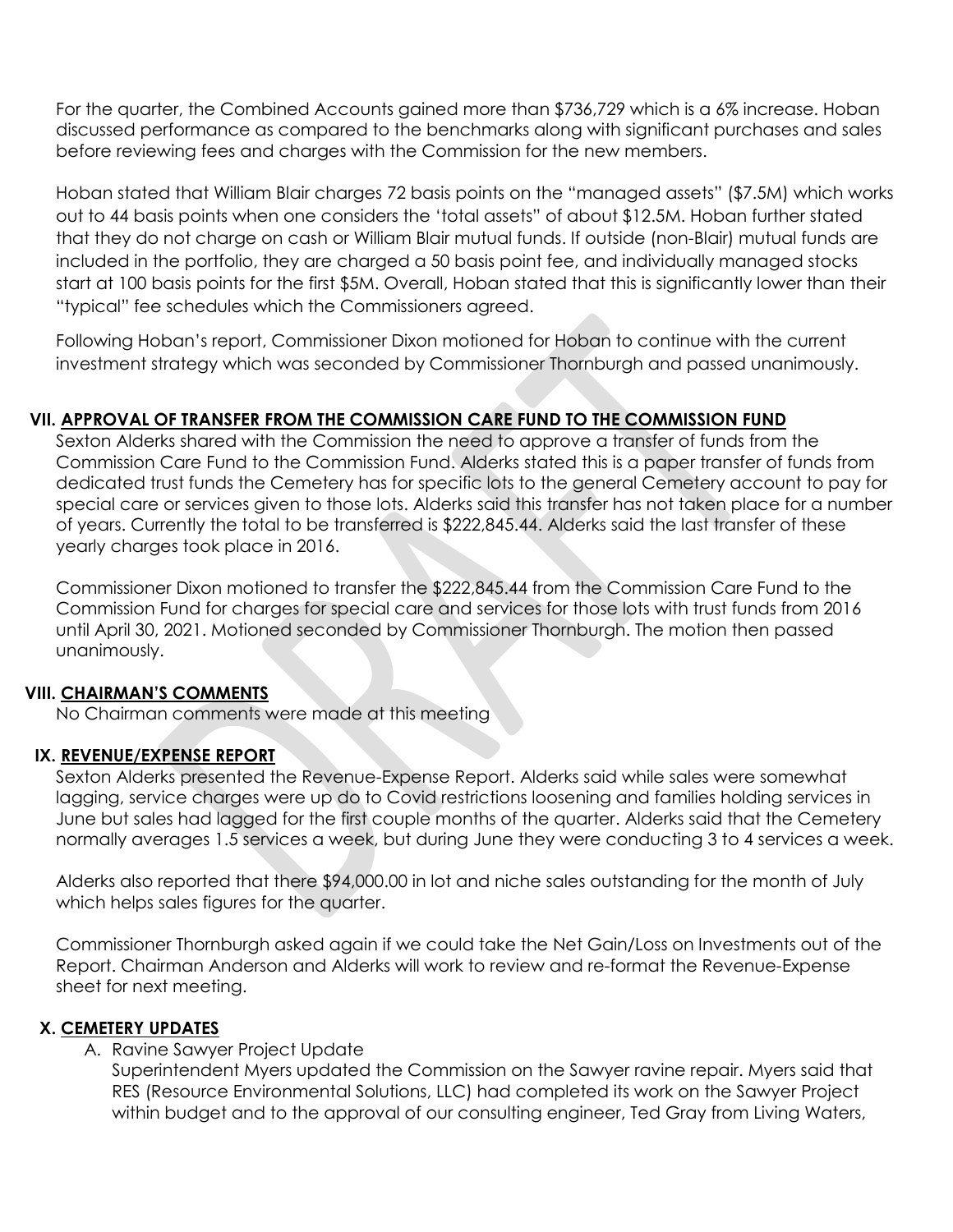LLC. Myers stated that overall we are happy with the results and that this stabilizes the most concerning area of the main ravine.

Myers said we are still waiting to hear whether or not we will be receiving the 319 Grant that was applied for, but that currently the Sawyer Project was the area we were most concerned about.

Myers also stated some fairly encouraging news that the City has decided to include the Cemetery's ravine system in its oversight of other City ravines. In this way, rather than competing with itself (the Cemetery) for grant dollars the City will prioritize those areas that are most in need of help and solicit grant monies based on need for all the City owned ravines.

#### B. Memorial Garden Phase II Update

Superintendent Myers stated that he had spoken with Finance Director Elizabeth Holleb regarding financing for the Memorial Garden Phase II. Holleb said she would be open to speaking again with the bank. Myers thought that costs possibly could decrease since the Spire was being tabled, but added the replacement of all of the bluestone might offset the savings. Myers said that Holleb asked that when we had a better cost estimate for the project, to come back to her. Chairman Anderson asked how we get a better estimate to take back to Director Holleb. Myers said that he would arrange a walkthrough with Sexton Alderks, Craig Bergmann and some of Bergmann's staff mid-August to review the project and get a proposal for construction documents. Myers said this would give us a better cost estimate and getting construction documents and costs would be the next step in the process.

## **XI. WHITE FAMILY MONUMENT REQUEST FOR APPROVAL**

Sexton Alderks presented the Commission a memorial for approval from the family of Miles White. Alderks stated that while we already have a number of similar memorials in concept within the Cemetery, this particular memorial is unique as it relates to the materials chosen. Other memorials use the concept of an angel being part of the piece, but they are carved out of the granite the compromises the memorial. The White family's memorial has the granite concept for the 'die' with the Family name engraved, but the angel is a bronze sculpture with its wing wrapped around the memorial.

Following discussion by the Commission, a motion was made by Commissioner Dixon to give approval for the memorial as presented. Second: Commissioner Wayne. Passed unanimously.

## **XII. NIEMAN FAMILY MONUMENT REQUEST FOR APPROVAL**

Sexton Alderks reviewed the Nieman Family monument with the Commission for approval. Alderks shared the monument itself fell within the Cemetery's Rules and Regulations, but the design was very unique and outside of what the Commission had authorized the Sexton to approve. Alderks said that while the memorial was unique, it was not without precedent citing the 'Cross and the Hatchet' memorial for the Philip and Annabel Lee McNulty in Section C.

Following discussion, a motion was made to give preliminary approval for the memorial concept with final approval contingent on the family first presenting a model of the memorial to the Commission for review. Motion: Commissioner Thornburgh. Second Commissioner Lopat. Passed unanimously.

## **IX. OTHER MATTERS**

Commissioner Lopat wanted the record to reflect that in past minutes she had brought up the idea of cleaning all the memorials in the Cemetery and that was yet to be addressed. She would like to discuss how we could be accomplished in the future.